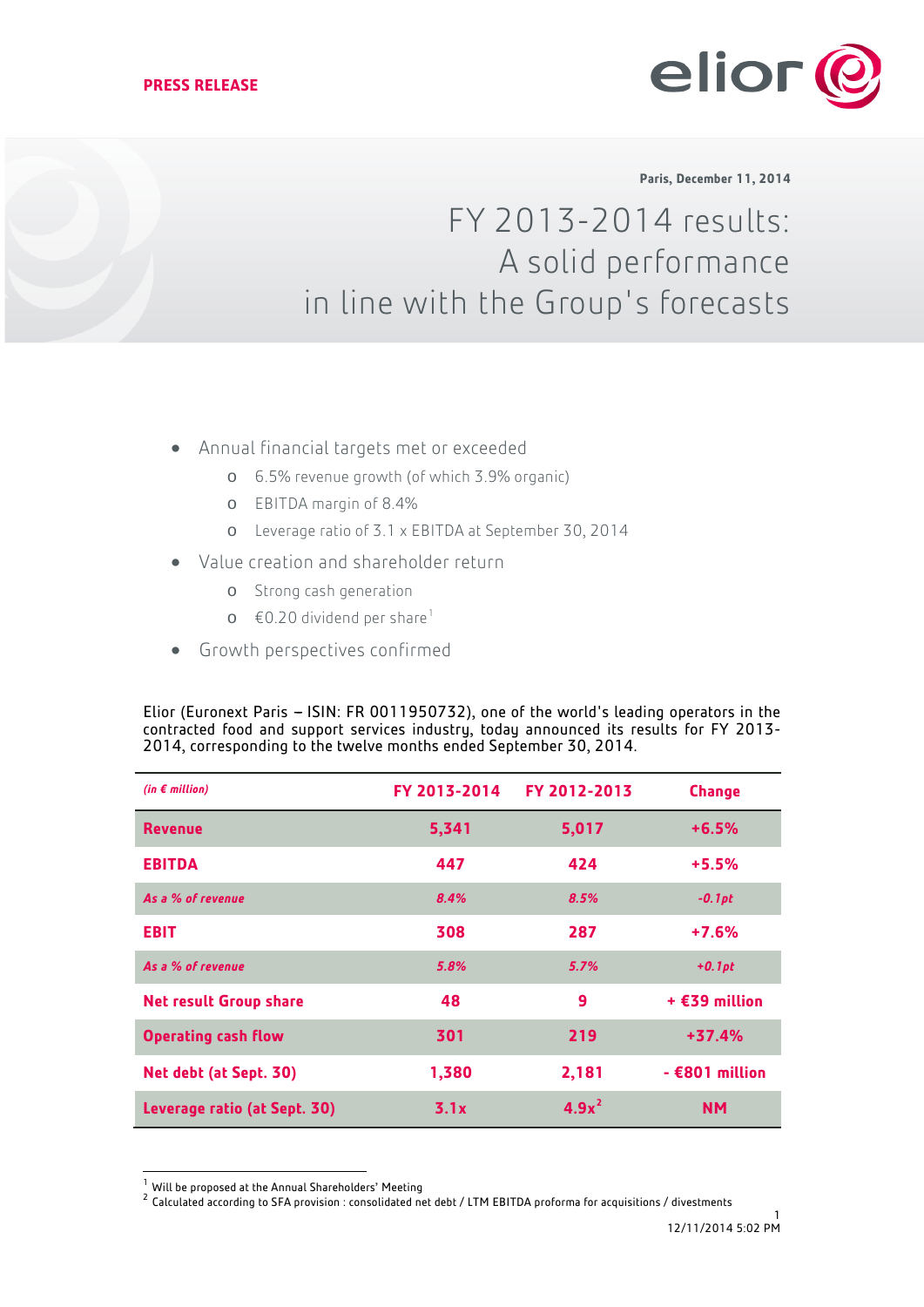

Commenting on these results, Gilles Petit, Elior's Chief Executive Officer, stated:

"*This is our first fiscal year-end since our IPO in June and I am delighted to announce that we have met - and in some cases exceeded - all of the objectives we set ourselves at that time. Revenue was on target, up 6.5% year on year driven by a robust organic growth of nearly 4% as well as external growth, and our EBITDA margin was in line with forecasts at 8.4% - broadly stable compared with FY 2012-2013. We ended the fiscal year with a much better leverage ratio than targeted thanks to the strong cash flow generated by our operations. Going forward, we are confident in our growth prospects and therefore at the next Annual Shareholders' Meeting the Board of Directors intends to recommend a dividend payment of €0.20 per share".*

#### **Business development**

FY 2013-2014 was a very good year in terms of business development. With a client retention rate of approximately 93% in the Contract Catering G Support Services segment (excluding the Tesco contract in the United Kingdom) and a significant increase in new contract wins compared with FY 2012-2013, Elior has strengthened its positions in its target markets. New business won during the year included contracts signed with EDF, the Conseil Général des Hauts de Seine and the Parly 2 shopping mall in France, as well as Nottingham University Hospitals NHS Trust and Banca d'Italia in our international operations. The Group also won or extended a number of major contracts in the Concession Catering & Travel Retail segment, with clients such as APRR and Shell in France and Aeroporti di Roma and Adif (state owned entity in charge of administrating the Railway Infrastructures in Spain) in international markets.

# **Revenue**

Consolidated revenue totaled €5,341 million in FY 2013-2014, up 6.5% year on year. This increase was in line with the Group's targets and was achieved despite a lackluster economic environment in Europe. It was driven by solid organic growth of 3.9%, or 3.7% after the negative impact of the difference in the number of working days in the Contract Catering business in France (the calendar effect). The 2013 acquisition of THS in the United States contributed an additional 3.1% to revenue growth during the year, net of the effect of the disposal of non-strategic businesses (Hold & Co UK and Honoré James in France and the Group's Concession Catering subsidiaries in Argentina and Morocco). Changes in exchange rates had a 0.3% negative impact on revenue, mainly due to the US dollar, Mexican peso and Chilean peso (see the press release issued on November 14, 2014).

#### **EBITDA**

Consolidated EBITDA rose by €23 million in FY 2013-2014 to €447 million. As a percentage of revenue, it represented 8.4%, broadly stable compared with FY 2012-2013 and in line with the Group's target for the year.

EBITDA for the **Contract Catering & Support Services** segment amounted to €293 million (versus €288 million in FY 2012-2013) and represented 7.8% of revenue:

- **In France**, EBITDA narrowed by €5 million to €185 million (8.7% of revenue), mainly reflecting the calendar effect in the Business & Industry and Education markets as well as the impact of start-up costs incurred as a result of major new contracts coming on stream, notably in Business & Industry.
- **On international markets**, Contract Catering & Support Services EBITDA was up €10 million on FY 2012-2013, at €108 million, representing 6.6% of revenue.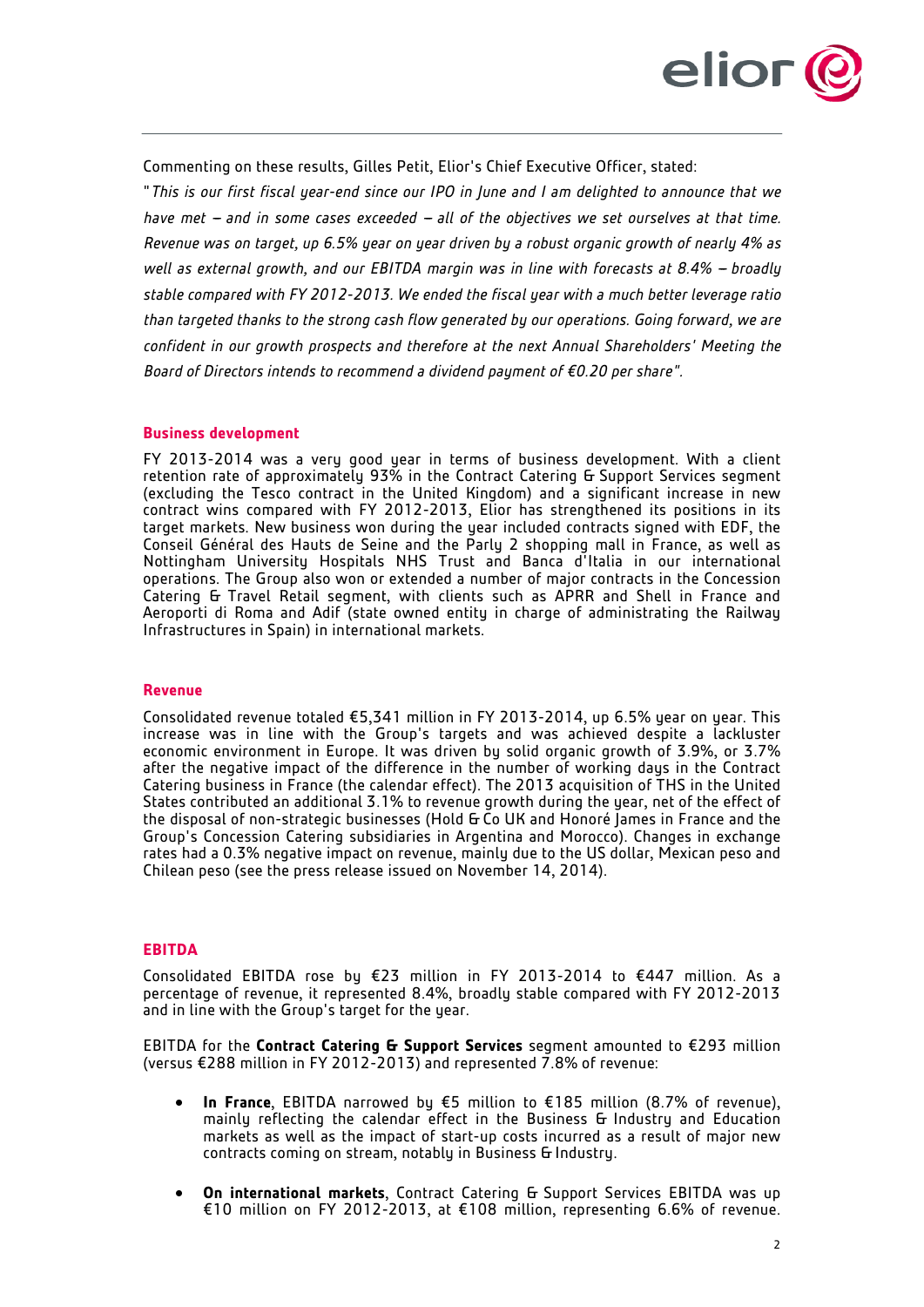

Decline in profitability in Italy was largely compensated by a higher contribution from the United States and strong business momentum in the United Kingdom.

For the **Concession Catering & Travel Retail** segment, EBITDA amounted to €159 million (versus €143 million in FY 2012-2013) and represented 10.1% of revenue, up 80 bps year on year:

- **In France, Germany, Belgium and Italy,** the EBITDA figure was €105 million (compared with €102 million for the previous year) and represented 11.0% of revenue. The impact of the slowdown in business in the Motorwaus market in France was more than offset by additional EBITDA contributions resulting from new motorway service areas in Germany and Italy and higher margins achieved in the leisure and railway stations sectors. Performance in the Airports market in France was weighed down during the year by the Air France pilot strike that took place in September.
- **In Spain, Portugal and the Americas,** EBITDA rose by €14 million to €54 million and as a percentage of revenue represented 8.7%, well up on the 6.7% reported for FY 2012-2013. This strong performance was attributable to the ramp-up of operations in the Motorways and Airports markets in the United States, additional EBITDA generated as a result of the Group's new contract at Madrid Barajas airport in Spain, and streamlining measures put in place within the Spanish Motorways market.

# **Recurring operating profit (EBIT)**

Consolidated EBIT totaled €308 million for FY 2013-2014, up €22 million on the previous year. At 5.8%, EBIT margin was 10 basis points higher than in FY 2012-2013 (see breakdown by business in Appendix 2).

# **Net result attributable to owners of the parent**

The Group recorded **net result Group share** of €48 million, up from €9 million in FY 2012- 2013. Reported earnings per share stood at €0.38 for FY 2013-2014, compared with €0.08 for the previous year. On the basis of the number of shares outstanding at September 30, 2014, it would have amounted to €0.29.

**Non-recurring items represented a net charge of** €73 million and primarily included:

- non-recurring charges related to Elior's IPO in June 2014 and the subsequent early repayment of a portion of the Group's debt;
- provisions for restructuring costs related to the implementation of a performance improvement plan in Europe aimed at enhancing productivity and adapting operating organizational structures to the region's ongoing difficult economic environment.

**Net financial charge** was lower than in FY 2012-2013, totaling €137 million and reflecting the early repayment of a portion of the Group's debt during the year.

**Income tax** amounted to €41 million in FY 2013-2014, representing a 6% year on year increase due to the impact of the acquisition of THS and a higher tax charge in Italy, where one-off tax credits were recognized in FY 2012-2013. However, these unfavorable effects were partially offset by a lower income tax expense recorded in France.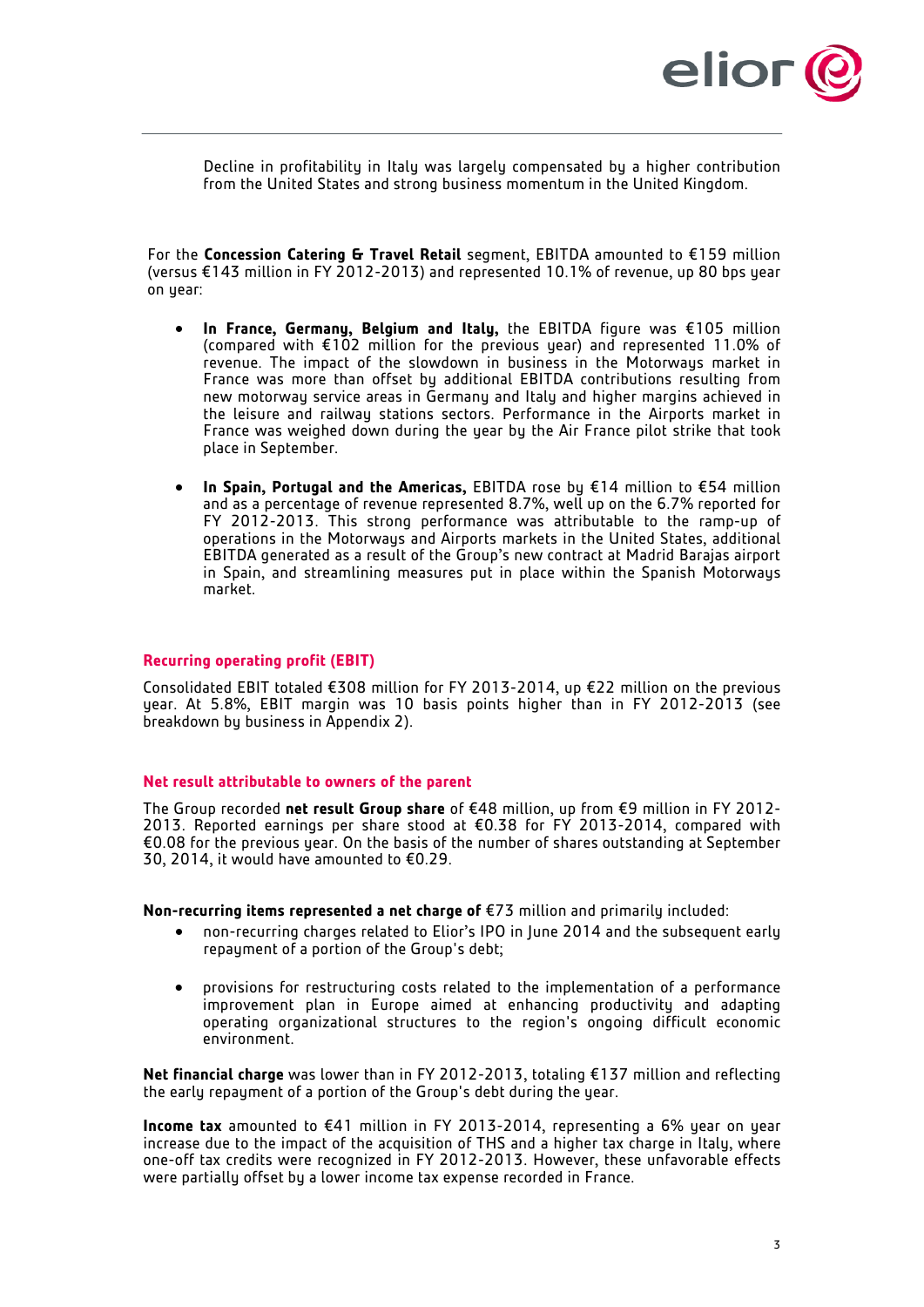

## **Operating cash flow and net debt**

**Operating cash flow** (before interest and tax) rose €82 million, or +37%, in FY 2013-2014 to €301 million. This corresponds to an EBITDA conversion ratio of 67% (versus 52% in FY 2012-2013).

**Net debt** stood at €1,380 million at September 30, 2014, down €801 million compared with one year earlier. This resulted in a leverage ratio of 3.1x EBITDA at the fiscal year-end versus  $4.9x^3$  $4.9x^3$  at September 30, 2013.

# **Dividend**

The Board of Directors is confident in the Group's growth prospects and therefore at the Annual Shareholders' Meeting and will propose the payment of a €0.20 per share dividend for FY 2013-2014, to be paid in 2015. This corresponds to a payout ratio of around 40% of net result excluding the provisions for non-recurring charges recognized during the year. The Group's policy is to maintain the same normative payout ratio of about 40% for the coming years.

#### **Refinancing**

Elior signed on December  $5<sup>rd</sup>$ , 2014 with a group of banks refinancing agreements for €1,250 million, of which:

- $\epsilon$ 800 million 5-year maturity senior debt,
- €150 million 8-year maturity senior debt,
- €300 million 5-year maturity revolving credit facility.

The favorable conditions of these refinancing agreements will allow the Group to significantly reduce financing costs as from December 10, 2014.

# **Outlook**

For FY 2014-2015, in a difficult macro-economic environment in continental Europe and with a lack of inflation, the Group expects:

- Revenue growth of over 4% (with at least 2% organic growth). This objective does not take into account the upcoming acquisitions in the fiscal year,
- A stable EBITDA margin. The performance improvement plan implemented during FY 2013-2014 will contribute to meet this target,
- An increase in operating cash flow (before interest and tax),
- A sharp rise in earnings per share, thanks to a strong decrease in financing costs as a result of scaling back the Group's debt following the capital increase carried out in June 2014 and to the senior debt refinancing that took place in December 2014. This in turn will lead to a significant increase in the dividend per share.

For FY 2015-2016 and FY 2016-2017, the Group confirms its targets, namely:

- An average annual organic revenue growth of 3.5%,
- An EBITDA margin of 9% of revenue in 2017.

The Group also intends to continue its multi-year acquisition program with a €450 million envelope to be invested over FY 2014-2015, FY 2015-2016, FY 2016-2017.

<span id="page-3-0"></span> <sup>3</sup> Calculated according to SFA provision : consolidated net debt / LTM EBITDA proforma for acquisitions / divestments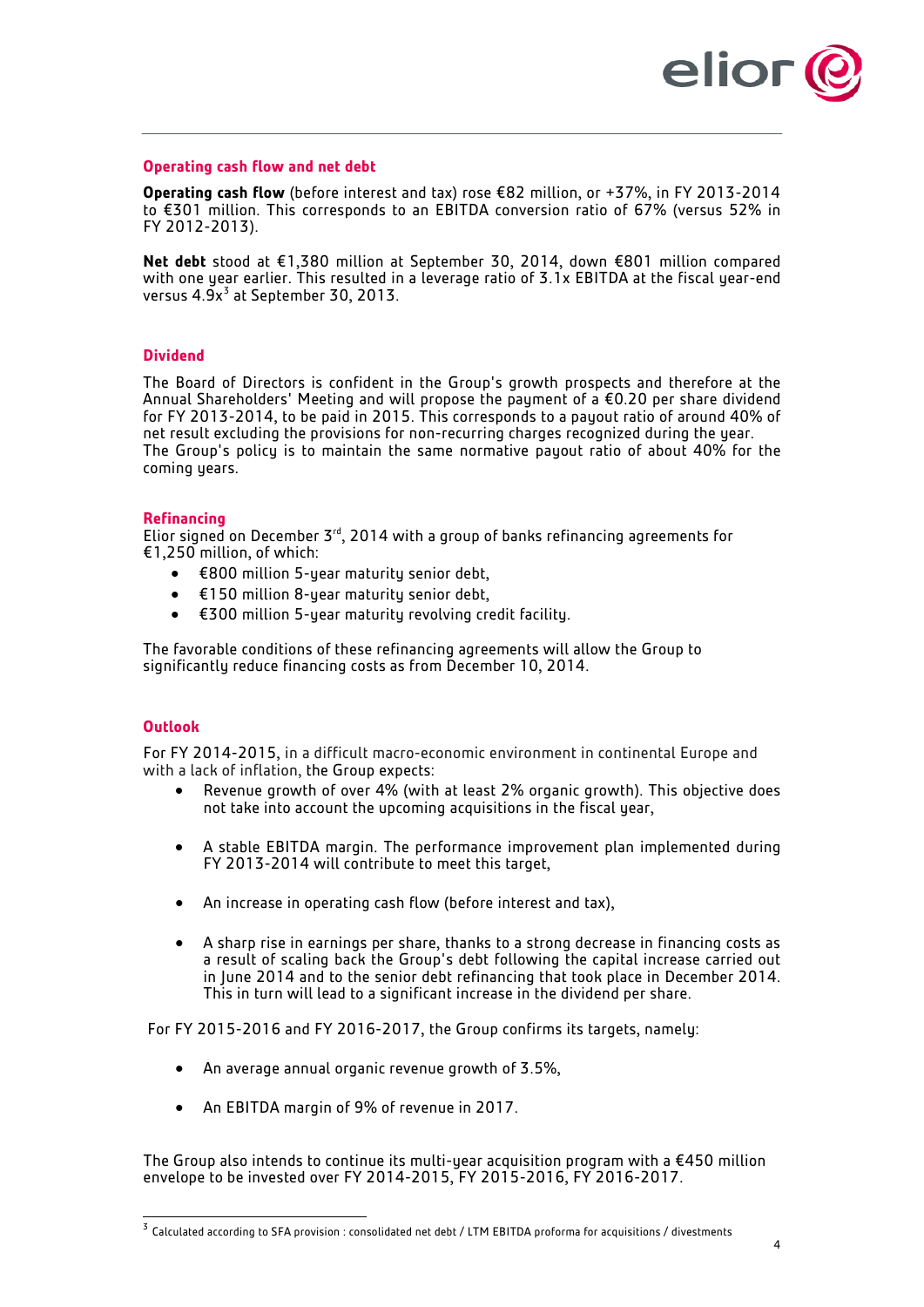

Upcoming financial communications:

- First-quarter FY 2014-2015 revenue: February 10, 2015 issue of press release before the start of trading.
- First-quarter FY 2014-2015 results: March 10, 2015  $-$  issue of press release before the start of trading plus conference call.
- Annual Shareholders' Meeting: March 10, 2015 at 3:00 p.m.

Appendix 1: Operating profitability Appendix 2: Consolidated financial statements

#### About Elior

Founded in 1991, Elior has grown into one of the world's leading operators in the contracted food and support services industry,<br>generating revenue of €5,341 million in FY 2013-2014 through 17,500 restaurants and points o solutions on a daily basis to 3.7 million customers in the business & industry, education, healthcare, leisure and travel markets, taking genuine care of each and every person they serve. We place particular importance on corporate social responsibility and have been a<br>member of the United Nations Global Compact since 2004. Our corporate philosophy - which i well as relations with others and the community at large - is clearly reflected in our motto: "Because the whole experience matters".

For further information please visit our website (www.elior.com) or follow us on Twitter (http://twitter.com/Elior\_France)

Press contacts 11000 concecto<br>Jacques Suart – [jacques.suart@elior.com](mailto:jacques.suart@elior.com) / +33 (0) 1 40 19 50 96 Anne-Isabelle Gros -- [anne-isabelle.gros@elior.com](mailto:anne-isabelle.gros@elior.com) / +33 (0) 1 40 19 47 37

Investor relations Marie de Scorbiac -- [marie.descorbiac@elior.com](mailto:marie.descorbiac@elior.com) / +33 (0) 1 40 19 51 09 **www.elior.com**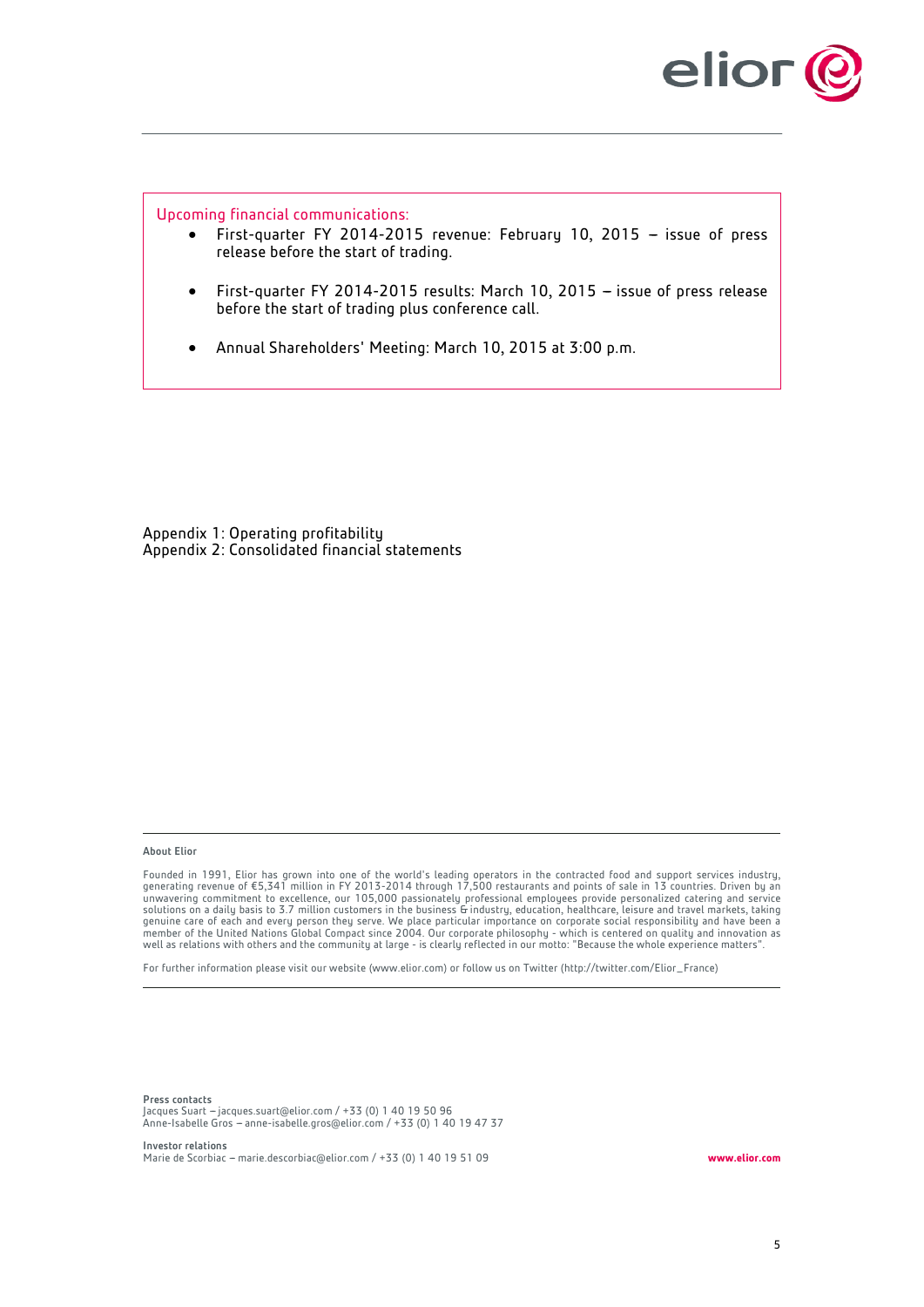

# APPENDIX 1: FY 2013-2014 CONSOLIDATED FINANCIAL STATEMENTS

# **Consolidated income statement**

| (in € million)                                                          | 2013-2014 | 2012-2013      |
|-------------------------------------------------------------------------|-----------|----------------|
| Revenue                                                                 | 5341      | 5017           |
| Purchase of raw materials and consumables                               | $-1602$   | $-1497$        |
| Personnel costs                                                         | $-2430$   | $-2331$        |
| Other operating expenses                                                | $-800$    | $-709$         |
| Taxes other than on income                                              | $-64$     | $-57$          |
| Depreciation, amortization and provisions for recurring operating items | $-139$    | $-137$         |
| Recurring operating profit                                              | 306       | 285            |
| Share of profit of associates                                           | 2         | $\overline{2}$ |
| Recurring operating profit including share of profit of associates      | 308       | 286            |
| Other income and expenses, net                                          | $-73$     | $-106$         |
| Operating profit including share of profit of associates                | 235       | 180            |
| Financial expenses                                                      | $-143$    | $-146$         |
| Financial income                                                        | 6         | $\overline{7}$ |
| Profit before income tax                                                | 98        | 41             |
| Income tax                                                              | $-41$     | $-39$          |
| Profit for the period                                                   | 57        | $\overline{2}$ |
| Attributable to owners of the parent                                    | 48        | 9              |
| Attributable to non-controlling interests                               | 9         | -6             |
| Earnings per share $(\epsilon)$                                         | 0, 38     | 0,08           |
| Diluted earnings per share $(\epsilon)$                                 | 0, 37     | 0,08           |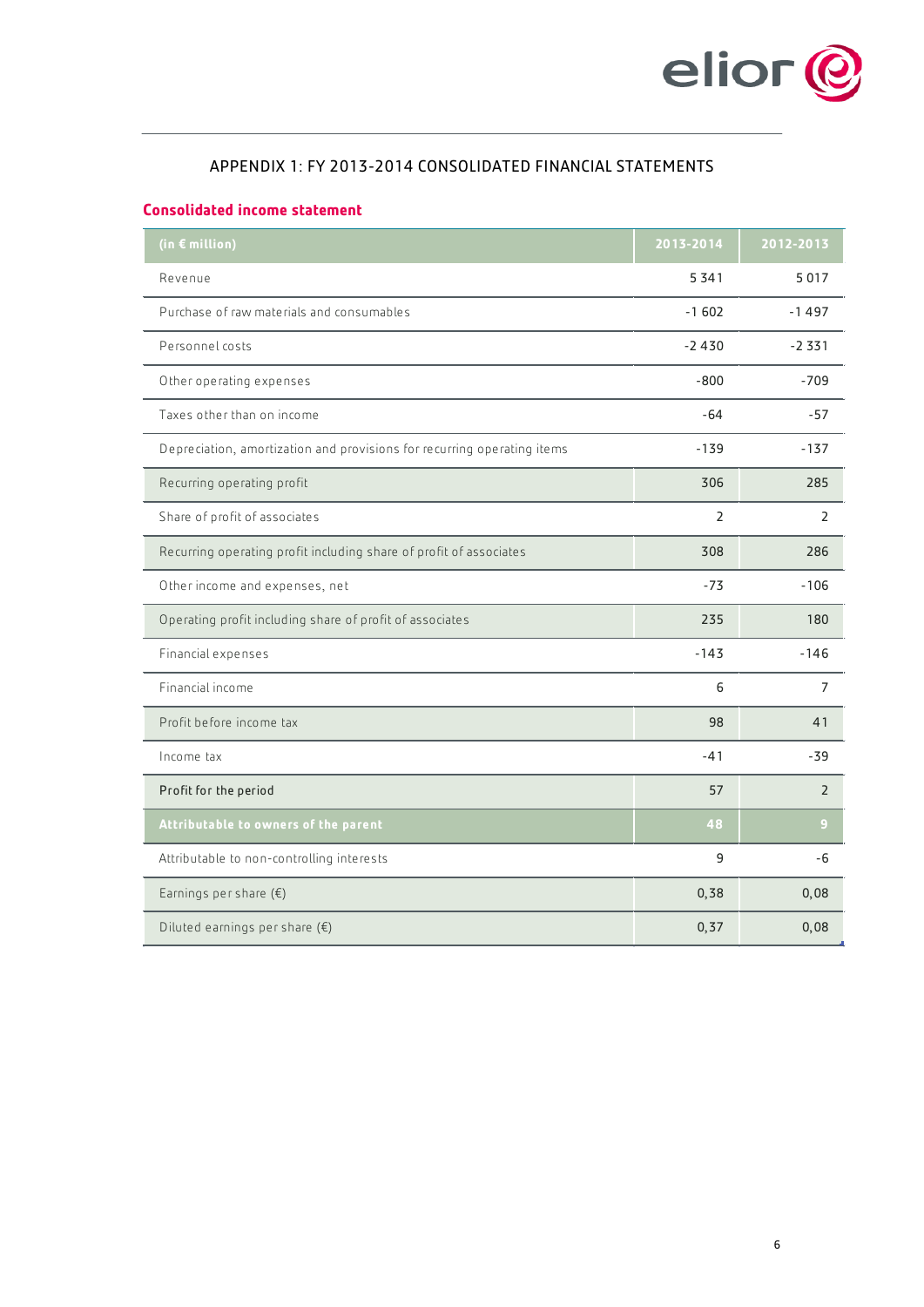

# **Consolidated balance sheet - assets**

| (in € million)                                | 2013-2014   | 2012-2013      |
|-----------------------------------------------|-------------|----------------|
| Goodwill                                      | 2 3 6 0     | 2412           |
| Intangible assets                             | 260         | 143            |
| Property, plant and equipment                 | 498         | 489            |
| Non-current financial assets                  | 32          | 39             |
| Investments in associates                     | 2           | $\overline{7}$ |
| Fair value of derivative financial intruments | $\mathbf 0$ | 1              |
| Deferred tax assets                           | 249         | 228            |
| Non-current assets                            | 3402        | 3319           |
| Inventories                                   | 95          | 94             |
| Trade and other receivables                   | 908         | 905            |
| Current income tax assets                     | 16          | 19             |
| Other current assets                          | 49          | 46             |
| Short-term financial receivables              | 6           | 9              |
| Cash and cash equivalents                     | 220         | 210            |
| Current assets                                | 1 2 9 3     | 1 2 8 4        |
| <b>Total assets</b>                           | 4695        | 4602           |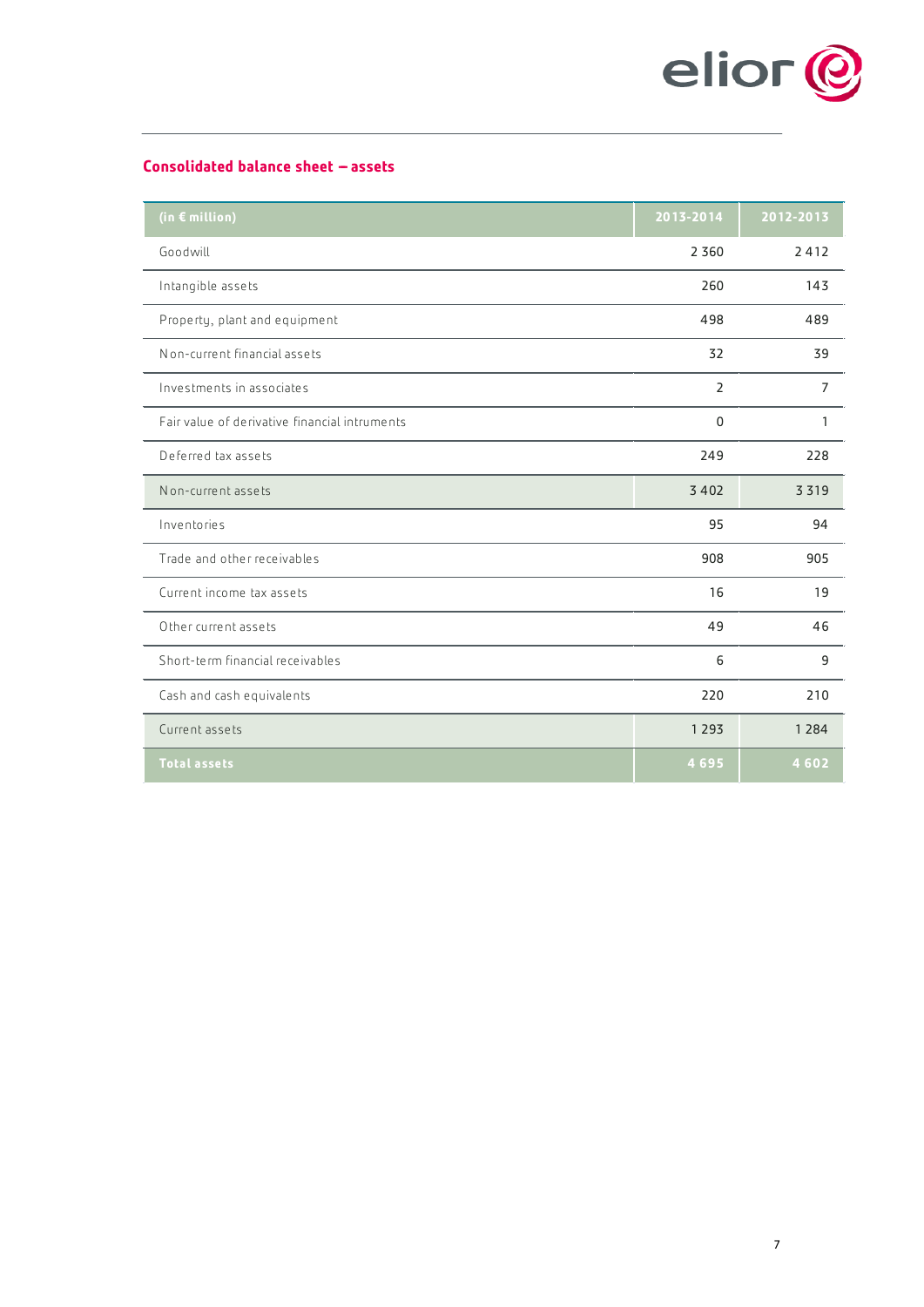

# **Consolidated balance sheet - liabilities**

| (in € million)                                                       | 2013-2014 | 2012-2013    |
|----------------------------------------------------------------------|-----------|--------------|
| Share capital                                                        | 2         | $\mathbf{1}$ |
| Reserves and retained earnings                                       | 1 2 7 7   | 582          |
| Non-controlling interests                                            | 44        | 68           |
| Total equity                                                         | 1323      | 651          |
| Long-term debt                                                       | 1499      | 2 2 4 1      |
| Fair value of derivative financial instruments                       | 27        | 26           |
| Non-current liabilities relating to the share acquisitions           | 178       | 40           |
| Deferred tax liabilities                                             | 48        | 23           |
| Provisions for pension and other post-employment benefit obligations | 106       | 98           |
| Other long-term provisions                                           | 10        | 13           |
| Non current liabilities                                              | 1869      | 2441         |
| Trade and other payables                                             | 687       | 667          |
| Due to suppliers of non-current assets                               | 25        | 30           |
| Accrued taxes and payroll costs                                      | 560       | 525          |
| Current income tax liabilities                                       | 27        | 3            |
| Short term debt                                                      | 90        | 136          |
| Current liabilities relating to share acquisitions                   | 8         | 26           |
| Short-term provisions                                                | 85        | 101          |
| Other current liabilities                                            | 23        | 21           |
| Current liabilities                                                  | 1 5 0 4   | 1511         |
| <b>Total liabilities</b>                                             | 3 3 7 2   | 3952         |
| <b>Total equity and liabilities</b>                                  | 4695      | 4602         |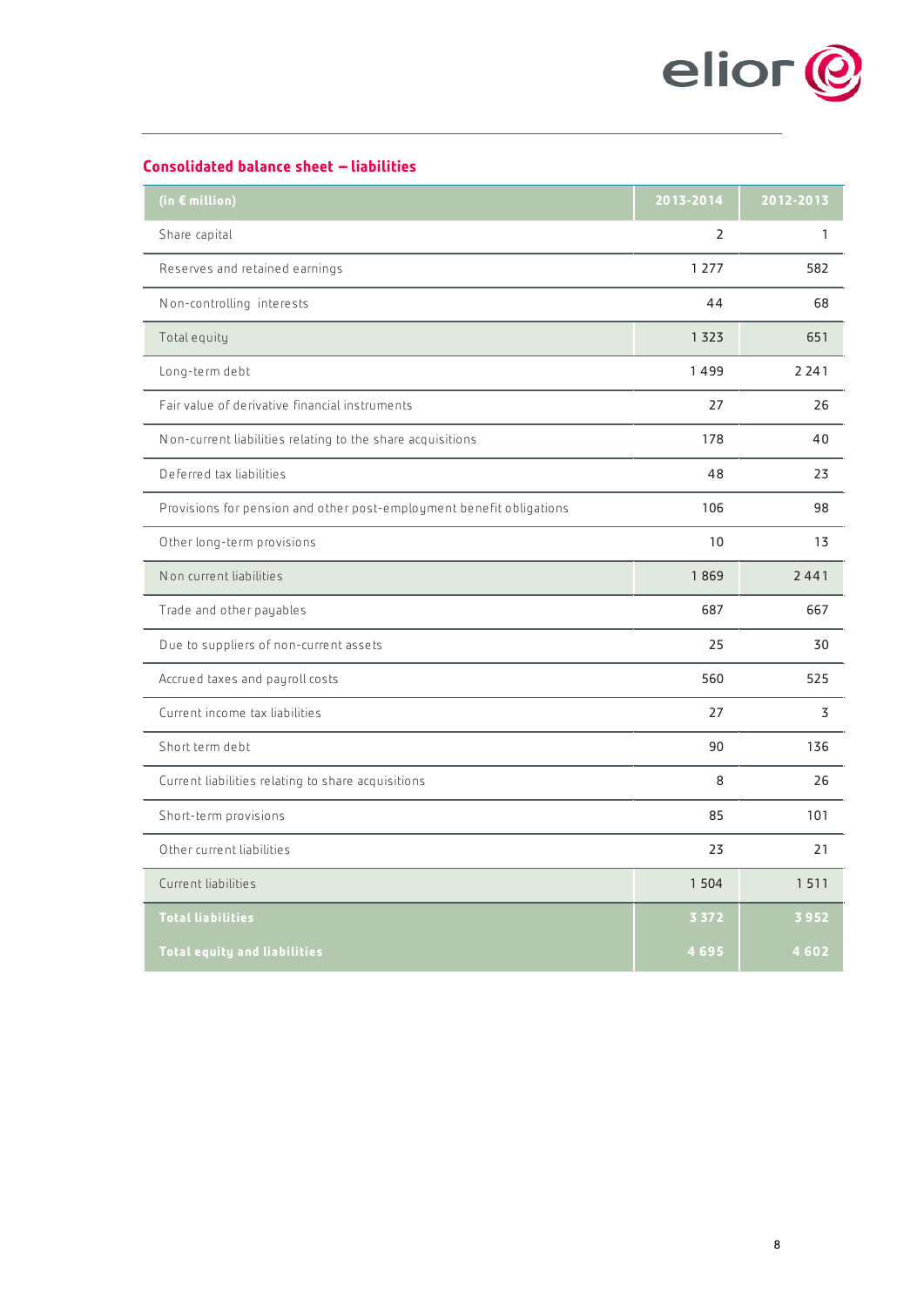

# **Consolidated cash flow statement**

| (in € million)                                                            | 2013-2014 | 2012-2013      |
|---------------------------------------------------------------------------|-----------|----------------|
| Cash flows from operating activities                                      |           |                |
| Recurring operating profit including share of profit of associates        | 308       | 287            |
| Amortization and depreciation                                             | 140       | 132            |
| Provisions                                                                | -1        | 5              |
| EBITDA                                                                    | 447       | 424            |
| Dividends received from associates                                        | 2         | 1              |
| Change in working capital                                                 | 35        | $-29$          |
| Interest paid                                                             | $-130$    | $-133$         |
| Tax paid                                                                  | -43       | -39            |
| Other cash movements                                                      | -69       | -63            |
| Net cash from operating activities                                        | 241       | 161            |
| Cash flows from investing activities                                      |           |                |
| Purchases of property, plant and equipment and intangible assets          | $-194$    | $-185$         |
| Proceeds from sale of property, plant and equipment and intangible assets | 12        | 9              |
| Purchases of non-current financial assets                                 | -7        | -6             |
| Proceeds from sale of non-current financial assets                        | 4         | 10             |
| Acquisition/sale of shares in other consolidated companies                | 10        | $-235$         |
| Net cash used in investing activities                                     | $-174$    | $-406$         |
| Cash flows from financing activities                                      |           |                |
| Movements in share capital of the parent and in shareholder loans         | 771       | 0              |
| Dividends paid to non-controlling interests in consolidated subsidiaries  | $-1$      | $-3$           |
| Proceeds from borrowings                                                  | 15        | 1028           |
| Repayments of borrowings                                                  | $-770$    | $-706$         |
| Net cash from financing activities                                        | 15        | 318            |
| Effect of exchange rate and other changes                                 | $-24$     | $\overline{2}$ |
| Net increase/(decrease) in cash and cash equivalents                      | 59        | 75             |
| Cash and cash equivalents at beginning of period                          | 130       | 55             |
| Cash and cash equivalents at end of period                                | 189       | 130            |